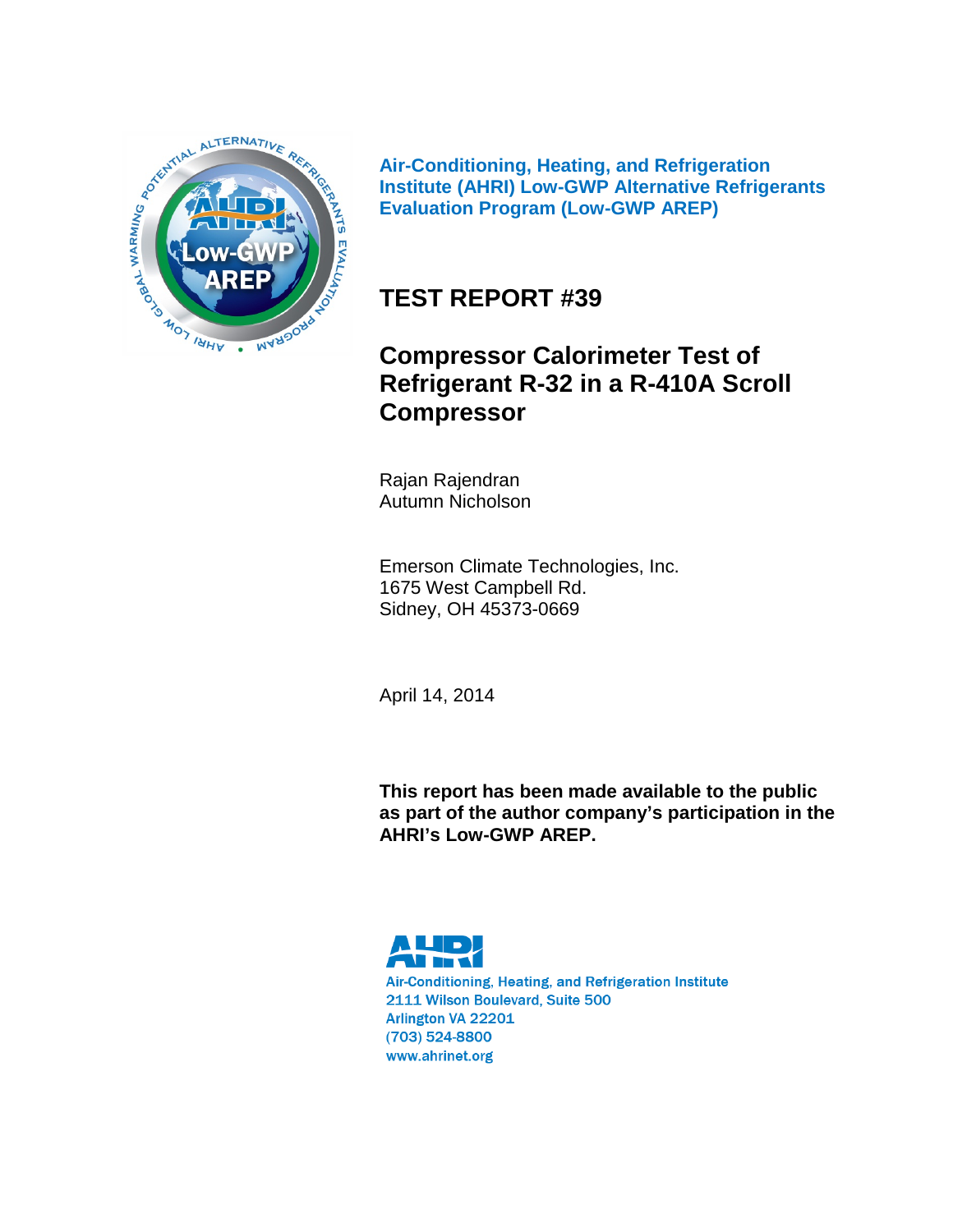List of Tested Refrigerants' Compositions (Mass%)

| R-32<br>◡▃ | ົດດ<br>D. |
|------------|-----------|
|            |           |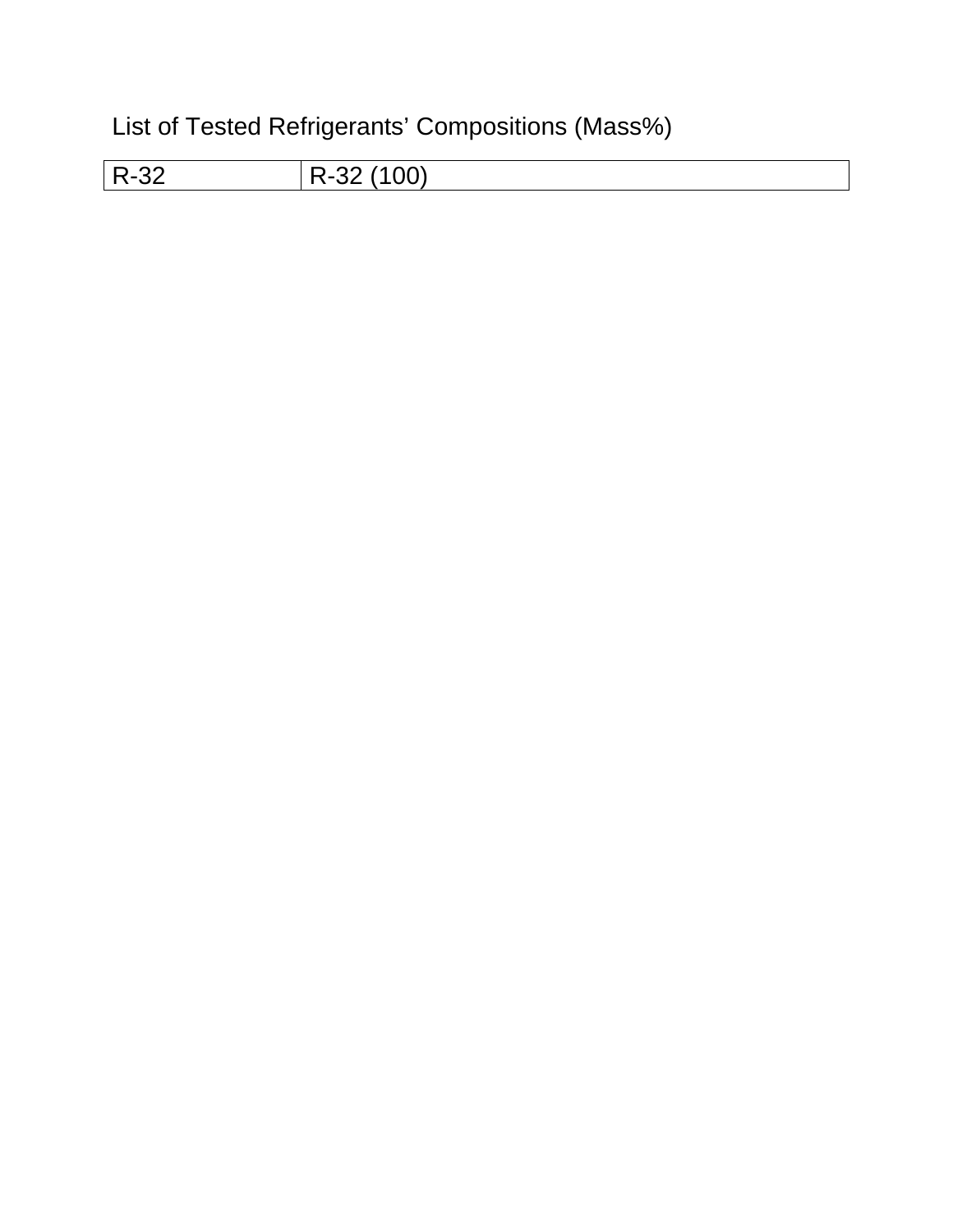## **Contents**

| Figure 2. R-32 10-Coefficient Polynomial Equations for Cooling Capacity and Power (20F |  |
|----------------------------------------------------------------------------------------|--|
| Figure 3. ZP31K5E-PFV R-410A Operating Map (20F Superheat, 15F Subcool) 8              |  |
| Figure 4. R-410A Cooling Capacity vs. Evaporating Temperature (Dew Point)  9           |  |
| Figure 5. R-32 Cooling Capacity vs. Evaporating Temperature (Dew Point) 10             |  |
| Figure 6. R-410A Input Power vs. Evaporating Temperature (Dew Point)11                 |  |
| Figure 7. R-32 Input Power vs. Evaporating Temperature (Dew Point) 12                  |  |
| Figure 8. R-410A Cooling COP vs. Evaporating Temperature (Dew Point) 13                |  |
| Figure 9. R-32 Cooling COP vs. Evaporating Temperature (Dew Point) 14                  |  |
|                                                                                        |  |
| Figure 10. R-32/R-410A Cooling COP vs. Evaporating Temperature (Dew Point)16           |  |
| Figure 11. R-32/R-410A Cooling Capacity vs. Evaporating Temperature (Dew Point) 17     |  |
|                                                                                        |  |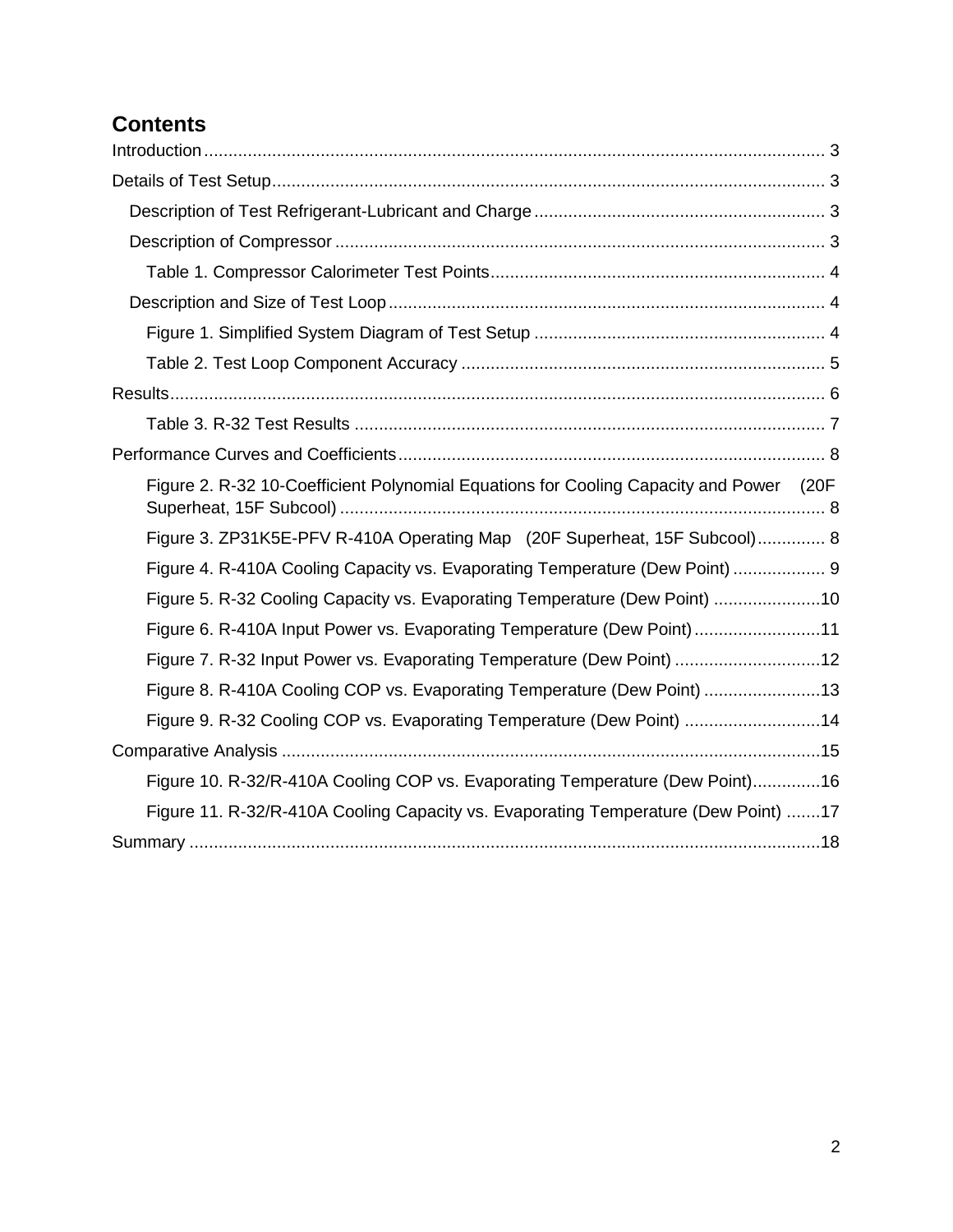### <span id="page-3-0"></span>**Introduction**

This Report covers the calorimeter testing results of R-32 performed by Emerson Climate Technologies, Inc. (Emerson) for the AHRI Low-GWP AREP study. The testing was done in Emerson's A2L Research calorimeter lab test facility located in Sidney, Ohio. The refrigerant was tested with a R-410A Copeland Scroll ZP31K5E-PFV for an air-conditioning or heat pump type application. This report covers a drop-in test. No optimization, oil or hardware changes were made to account for the alternative refrigerant. All compressor tests are performed at a refrigerant's dew point temperature for suction and discharge pressure conditions, per AHRI Standard 540 requirements. This does not have an impact on comparing compressor performance between two or more refrigerants that do not exhibit temperature glide. However, when refrigerants exhibit temperature glide, it is important to note that actual systems operate closer to the mid-point condition. When comparing compressor performance of one refrigerant with glide to another refrigerant without glide, or comparing two refrigerants with significantly different glides, comparison at pressures corresponding to the mid-point of the temperature glide rather than the dew point will yield results that are more representative of actual operation in a system.

## <span id="page-3-1"></span>**Details of Test Setup**

### <span id="page-3-2"></span>**Description of Test Refrigerant-Lubricant and Charge**

- Refrigerant/Refrigerant Blend tested: R-32 (Pure)
	- o Initial Refrigerant Charge: 4 lbs (1.8kg)
- Lubricant:
	- o 32-3MAF POE Oil
	- o Viscosity grade: 32 cSt
	- o Any modifications to base lubricant? No

#### <span id="page-3-3"></span>**Description of Compressor**

- Hermetic Copeland R-410A Scroll
- No compressor modifications
- Emerson Climate Technologies, Inc. Copeland Brand
- Model No. ZP31K5E-PFV-XXX, Serial No. 10C28D08L
- $\bullet$  Motor Nameplate Rating: 208/230V-1Ø-60Hz, 18.6A RLA (MCC/1.4), 3500 RPM (nominal)
- Displacement: 1.8 in $3$ /rev
- Air Flow Required (Y/N?): Yes
- Quantity: 1,360 ft<sup>3</sup>/min (38.5 m<sup>3</sup>/min)
- Velocity and Temperature of Air: 95° F Ambient
- Orientation of Air Flow In Relation to the compressor: Perpendicular to the vertical axis of the compressor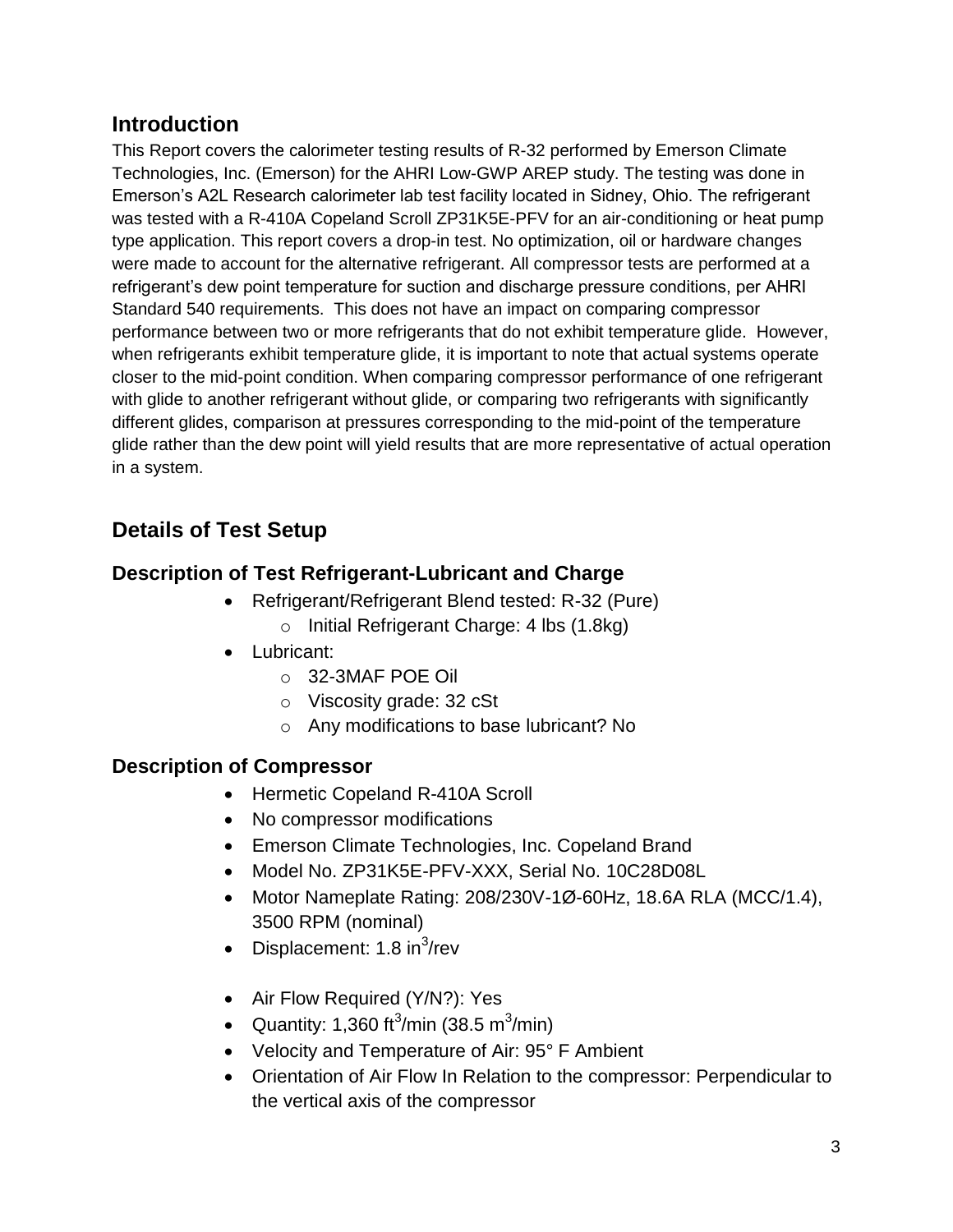Compressor Test Points (see Test Points in Table 1)

|              | <b>Ambient Air</b><br>Temperature | <b>Pressure</b> | <b>Suction</b> |              | <b>Saturated</b><br><b>Suction</b><br>Temperature<br>(Dew Point) | Temperature | Refrigerant<br>Vapor<br>Entering<br>Compressor | Discharge<br><b>Pressure</b> |            |              | <b>Saturated</b><br>Discharge<br>Temperature<br>(Dew Point) |     | Volts-<br><b>Discharge</b><br>Phase-<br>Temperature <sup>1</sup><br>Frequency |          | Speed      |
|--------------|-----------------------------------|-----------------|----------------|--------------|------------------------------------------------------------------|-------------|------------------------------------------------|------------------------------|------------|--------------|-------------------------------------------------------------|-----|-------------------------------------------------------------------------------|----------|------------|
| $\mathsf{P}$ | °C                                | psia            | <b>Bar</b>     | $\mathsf{P}$ | °C                                                               | °F          | °C                                             | psia                         | <b>Bar</b> | $\mathsf{P}$ | °C                                                          | °F  | °C                                                                            | V-Ø-Hz   | <b>RPM</b> |
| 95           | 35.0                              | 51.8            | 3.5            | $-10$        | $-23.3$                                                          | 10.0        | $-12.2$                                        | 256.2                        | 17.4       | 80           | 26.7                                                        | 250 | 121.1                                                                         | 230-1-60 | 3,539      |
| 95           | 35.0                              | 63.9            | 4.4            | $\Omega$     | $-17.8$                                                          | 20.0        | $-6.7$                                         | 296.0                        | 20.1       | 90           | 32.2                                                        | 247 | 119.4                                                                         | 230-1-60 | 3,538      |
| 95           | 35.0                              | 63.9            | 4.4            | $\Omega$     | $-17.8$                                                          | 20.0        | $-6.7$                                         | 340.4                        | 23.2       | 100          | 37.8                                                        | 278 | 136.7                                                                         | 230-1-60 | 3.520      |
| 95           | 35.0                              | 78.2            | 5.3            | 10           | $-12.2$                                                          | 30.0        | $-1.1$                                         | 296.0                        | 20.1       | 90           | 32.2                                                        | 220 | 104.4                                                                         | 230-1-60 | 3,539      |
| 95           | 35.0                              | 78.2            | 5.3            | 10           | $-12.2$                                                          | 30.0        | $-1.1$                                         | 389.6                        | 26.5       | 110          | 43.3                                                        | 277 | 136.1                                                                         | 230-1-60 | 3,506      |
| 95           | 35.0                              | 94.7            | 6.4            | 20           | $-6.7$                                                           | 40.0        | 4.4                                            | 256.2                        | 17.4       | 80           | 26.7                                                        | 178 | 81.1                                                                          | 230-1-60 | 3,536      |
| 95           | 35.0                              | 94.7            | 6.4            | 20           | $-6.7$                                                           | 40.0        | 4.4                                            | 444.0                        | 30.2       | 120          | 48.9                                                        | 278 | 136.7                                                                         | 230-1-60 | 3,491      |
| 95           | 35.0                              | 103.9           | 7.1            | 25           | $-3.9$                                                           | 45.0        | 7.2                                            | 317.6                        | 21.6       | 95           | 35.0                                                        | 199 | 92.8                                                                          | 230-1-60 | 3,536      |
| 95           | 35.0                              | 113.8           | 7.7            | 30           | $-1.1$                                                           | 50.0        | 10.0                                           | 389.6                        | 26.5       | 110          | 43.3                                                        | 224 | 106.7                                                                         | 230-1-60 | 3,513      |
| 95           | 35.0                              | 113.8           | 7.7            | 30           | $-1.1$                                                           | 50.0        | 10.0                                           | 504.2                        | 34.3       | 130          | 54.4                                                        | 278 | 136.7                                                                         | 230-1-60 | 3,472      |
| 95           | 35.0                              | 135.7           | 9.2            | 40           | 4.4                                                              | 60.0        | 15.6                                           | 296.0                        | 20.1       | 90           | 32.2                                                        | 168 | 75.6                                                                          | 230-1-60 | 3,532      |
| 95           | 35.0                              | 135.7           | 9.2            | 40           | 4.4                                                              | 60.0        | 15.6                                           | 444.0                        | 30.2       | 120          | 48.9                                                        | 227 | 108.3                                                                         | 230-1-60 | 3,496      |
| 95           | 35.0                              | 135.7           | 9.2            | 40           | 4.4                                                              | 60.0        | 15.6                                           | 536.5                        | 36.5       | 135          | 57.2                                                        | 266 | 130.0                                                                         | 230-1-60 | 3,460      |
| 95           | 35.0                              | 147.7           | 10.0           | 45           | 7.2                                                              | 65.0        | 18.3                                           | 340.4                        | 23.2       | 100          | 37.8                                                        | 181 | 82.8                                                                          | 230-1-60 | 3,530      |
| 95           | 35.0                              | 147.7           | 10.0           | 45           | 7.2                                                              | 65.0        | 18.3                                           | 389.6                        | 26.5       | 110          | 43.3                                                        | 199 | 92.8                                                                          | 230-1-60 | 3,515      |
| 95           | 35.0                              | 147.7           | 10.0           | 45           | 7.2                                                              | 65.0        | 18.3                                           | 504.2                        | 34.3       | 130          | 54.4                                                        | 243 | 117.2                                                                         | 230-1-60 | 3,479      |
| 95           | 35.0                              | 147.7           | 10.0           | 45           | 7.2                                                              | 65.0        | 18.3                                           | 504.2                        | 34.3       | 130          | 54.4                                                        | 243 | 117.2                                                                         | 230-1-60 | 3,479      |
| 95           | 35.0                              | 147.7           | 10.0           | 45           | 7.2                                                              | 65.0        | 18.3                                           | 504.2                        | 34.3       | 130          | 54.4                                                        | 242 | 116.7                                                                         | 230-1-60 | 3,479      |
| 95           | 35.0                              | 147.7           | 10.0           | 45           | 7.2                                                              | 65.0        | 18.3                                           | 504.2                        | 34.3       | 130          | 54.4                                                        | 243 | 117.2                                                                         | 230-1-60 | 3,479      |
| 95           | 35.0                              | 160.5           | 10.9           | 50           | 10.0                                                             | 70.0        | 21.1                                           | 340.4                        | 23.2       | 100          | 37.8                                                        | 175 | 79.4                                                                          | 230-1-60 | 3,531      |
| 95           | 35.0                              | 160.5           | 10.9           | 50           | 10.0                                                             | 70.0        | 21.1                                           | 416.1                        | 28.3       | 115          | 46.1                                                        | 202 | 94.4                                                                          | 230-1-60 | 3,516      |
| 95           | 35.0                              | 174.2           | 11.9           | 55           | 12.8                                                             | 75.0        | 23.9                                           | 340.4                        | 23.2       | 100          | 37.8                                                        | 170 | 76.7                                                                          | 230-1-60 | 3,532      |
| 95           | 35.0                              | 174.2           | 11.9           | 55           | 12.8                                                             | 75.0        | 23.9                                           | 606.1                        | 41.2       | 145          | 62.8                                                        | 261 | 127.2                                                                         | 230-1-60 | 3,437      |

<span id="page-4-0"></span>**Table 1. Compressor Calorimeter Test Points**

#### <span id="page-4-1"></span>**Description and Size of Test Loop**

- Test Loop Components: See Figure 1.
- Instrumentation/Accuracy: See Table 2.



<span id="page-4-2"></span>**Figure 1. Simplified System Diagram of Test Setup**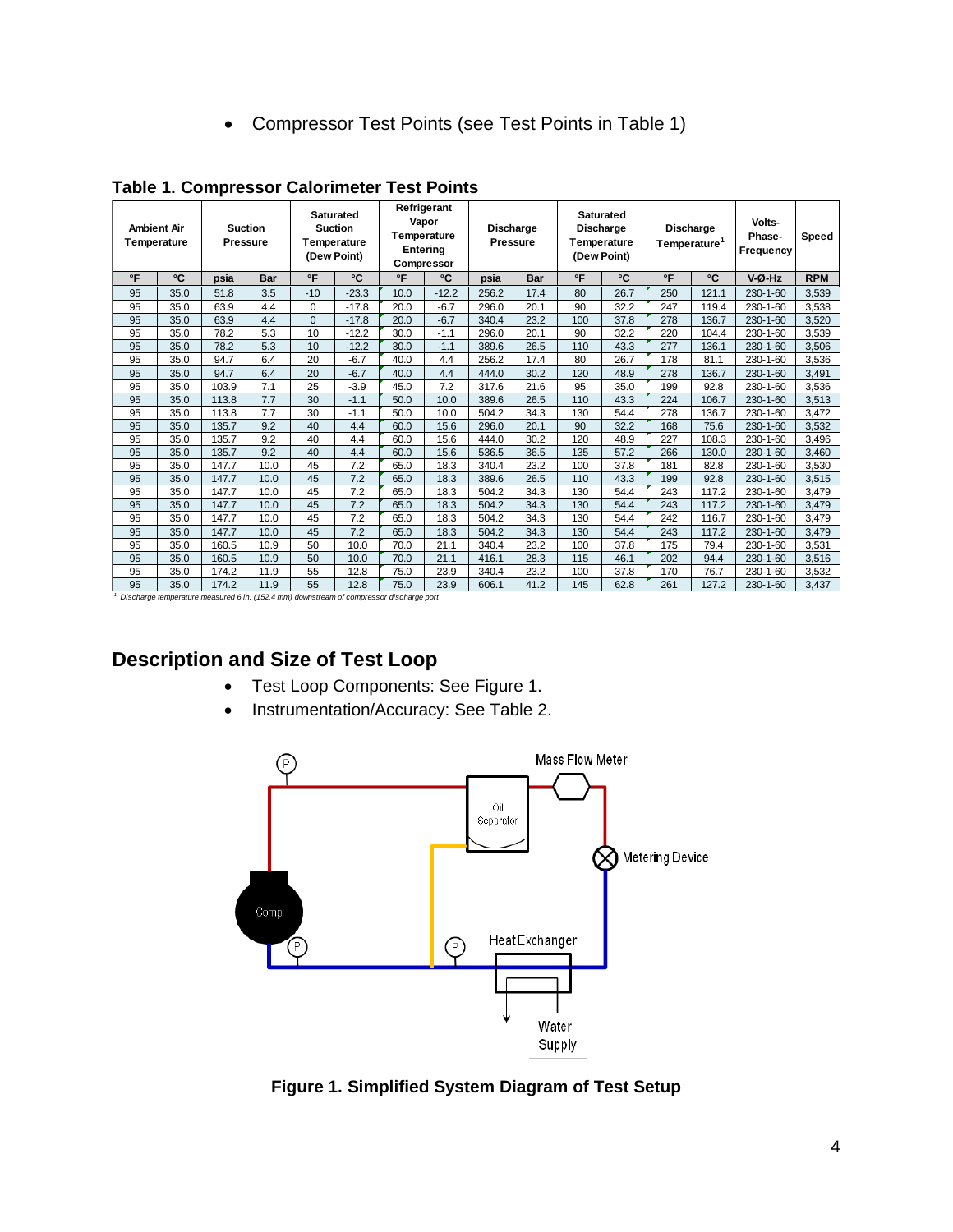## <span id="page-5-0"></span>**Table 2. Test Loop Component Accuracy**

| <b>Device</b>                                                    | <b>Instrumentation Accuracy</b>               | <b>Full Scale/Span</b> |
|------------------------------------------------------------------|-----------------------------------------------|------------------------|
| 3051S1TA3A2E11A2AT1                                              |                                               |                        |
| <b>Suction Pressure Transducer</b>                               | +/- 0.025 % span                              | 300 psia               |
| Discharge Pressure Transducer                                    | +/- 0.025 % span                              | 800 psia               |
| <b>EVI Pressure Transducer</b>                                   | +/- 0.025 % span                              | 400 psia               |
|                                                                  |                                               |                        |
| <b>G4AD3</b>                                                     |                                               |                        |
| <b>Suction Pressure Signal Conditioning Module</b>               | +/ 0.08% full scale                           | 300 psia               |
| Discharge Pressure Signal Conditioning Module                    | +/ 0.08% full scale                           | 800 psia               |
| <b>EVI Pressure Signal Conditioning Module</b>                   | +/ _0.08% full scale                          | 400 psia               |
|                                                                  |                                               |                        |
| 3144PD1A1NA                                                      |                                               |                        |
| <b>Suction Temperature Transducer</b>                            | $± 0.45^{\circ}$ F ±0.02% of span             | 200 °F                 |
| Discharge Temperature Transducer                                 | $\pm$ 0.45 <sup>o</sup> F $\pm$ 0.02% of span | 400 °F                 |
| <b>Compressor Ambient Temperature Transducer</b>                 | $\pm$ 0.45 <sup>o</sup> F $\pm$ 0.02% of span | 200 <sup>o</sup> F     |
|                                                                  |                                               |                        |
| <b>G4AD3</b>                                                     |                                               |                        |
| <b>Suction Temperature Signal Conditioning Module</b>            | +/ _0.08% full scale                          | 200 °F                 |
| Discharge Temperature Signal Conditioning Module                 | +/ 0.08% full scale                           | 400 °F                 |
| <b>Compressor Ambient Temperature Signal Conditioning Module</b> | +/ 0.08% full scale                           | 200 °F                 |
|                                                                  |                                               |                        |
| <b>G4AD18</b>                                                    |                                               |                        |
| <b>EVI Temperature Signal Conditioning Module</b>                | $± 1.62°$ F                                   | 435 °F                 |
|                                                                  |                                               |                        |
| <b>DSP-1Y25A125</b>                                              |                                               |                        |
| <b>Watts</b>                                                     | $+/- 0.1\%$ reading $+/- 0.01\%$ full scale   | 155.885kW              |
| <b>Volts</b>                                                     | $+/-$ 0.1% full scale                         | 720 V                  |
| Amps                                                             | $+/-$ 0.1% full scale                         | 125 A                  |
|                                                                  |                                               |                        |
| <b>CMF025 W/MVD Transmitter</b>                                  |                                               |                        |
| <b>Compressor Mass Flow</b>                                      | ±0.35% of rate                                |                        |
|                                                                  |                                               |                        |
| <b>CMF010 W/MVD Transmitter</b>                                  |                                               |                        |
| <b>Oil Circulation Mass Flow</b>                                 | $±0.1\%$ of rate                              |                        |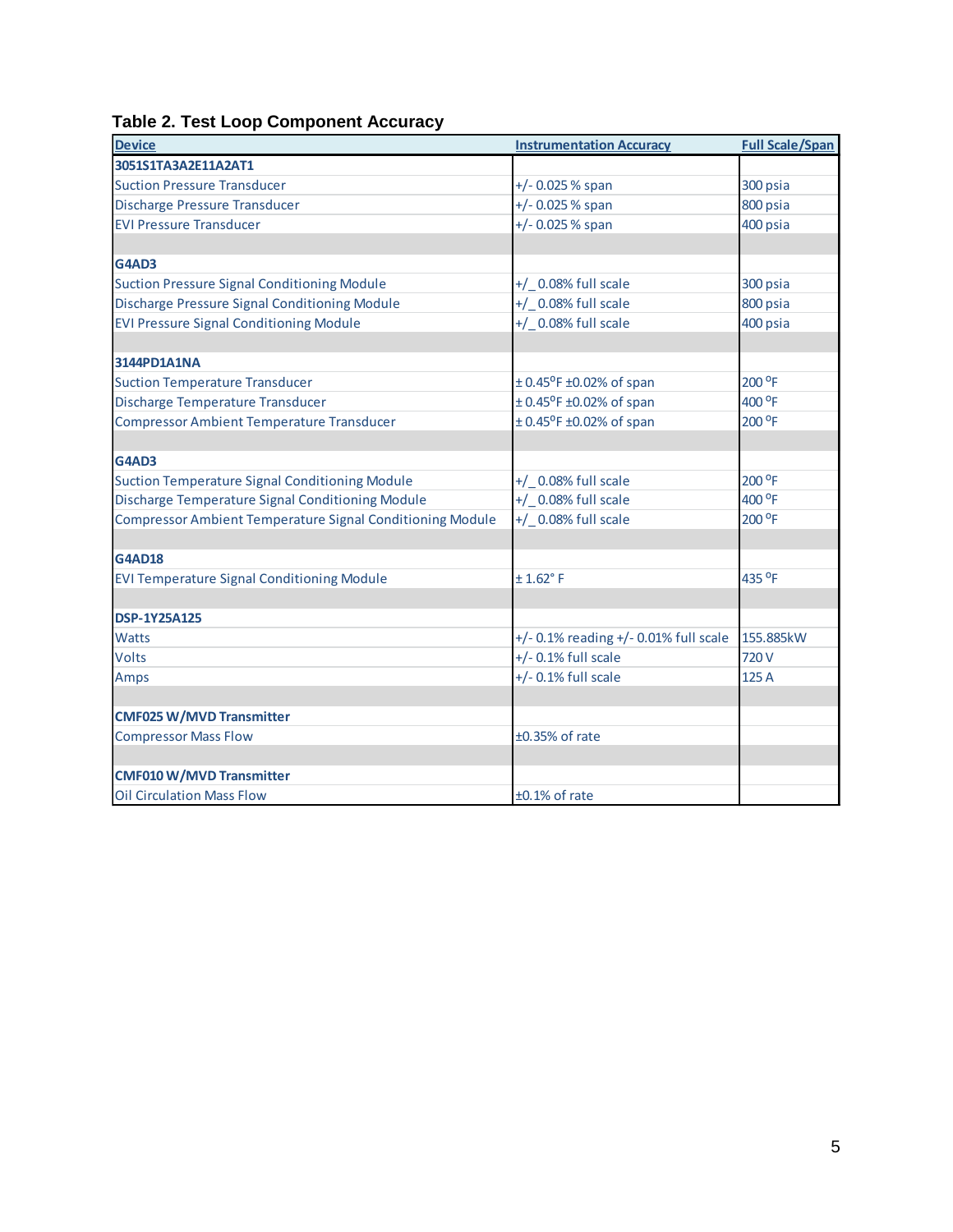## <span id="page-6-0"></span>**Results**

Table 3 shows the test results from drop-in compressor testing with R-32. The R-410A baseline data is from published nominal rating data (capacity and EER within ±5% of test data). Capacity calculations for R-32 are done via measured mass flow multiplied by enthalpy change using the refrigerant properties supplied by the chemical manufacturer. All compressor performance is based on dew temperature/pressure and was tested per AHRI Standard 540-2004.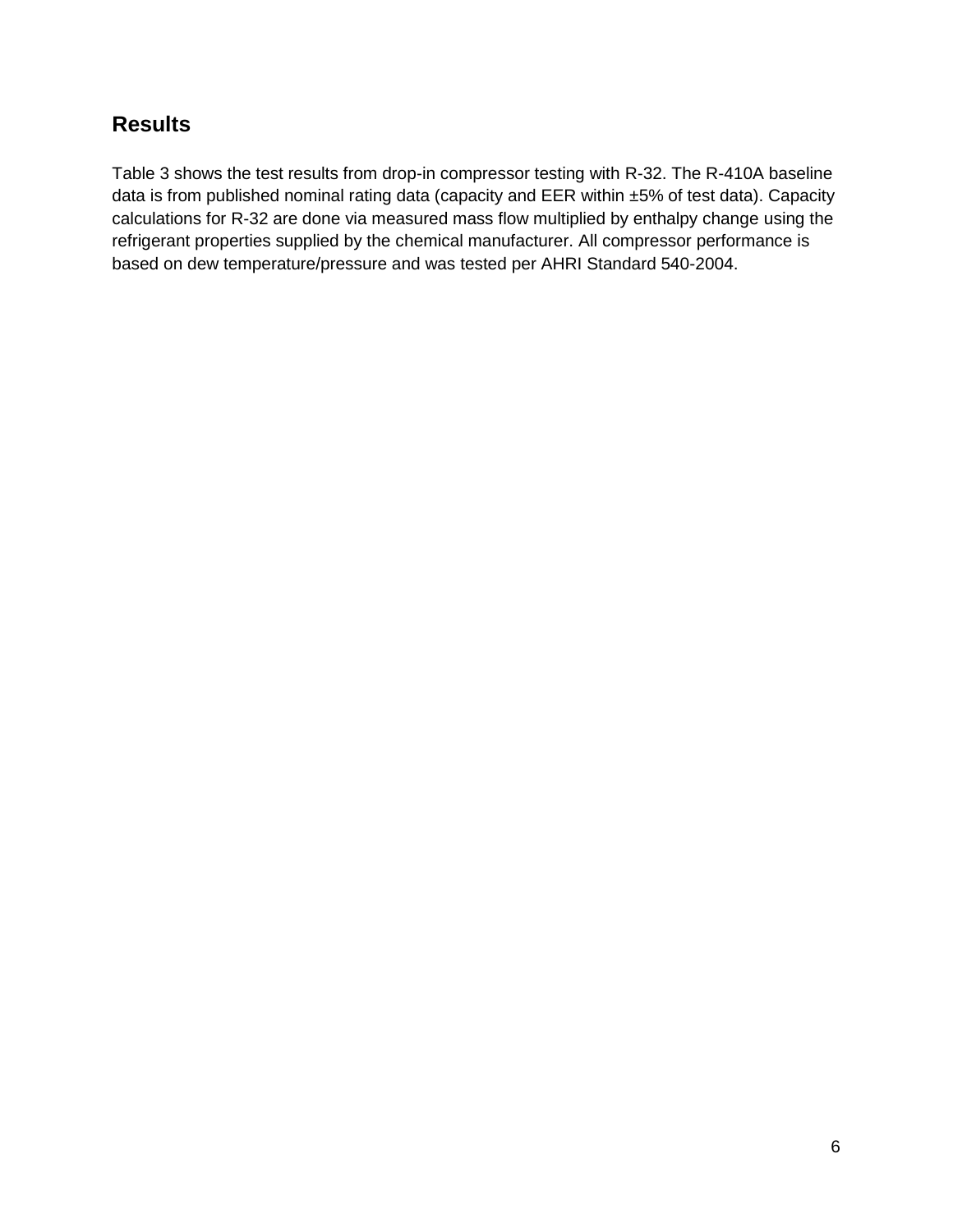| ı            |
|--------------|
|              |
| ĵ            |
| ı            |
|              |
| ì            |
|              |
| r<br>֡֡֡֡֡֡֡ |
| ¢            |
|              |
|              |
|              |
|              |
|              |

| <b>Temperature</b><br>Dew Point | Condenser<br>Glide,<br>F(C) | Temperature <sup>1</sup><br>Discharge<br>$\overline{F}$ (°C) | Superheating,<br>Applicable<br>∈<br>⊳ | Applicable<br>Subcooling,<br>F(G) | Compresso<br>Btuhr <sub>(W)</sub><br>Capacity,<br>Cooling | Mass Flow<br>Rate, Ibm/h<br>Refrigerant<br>(kg/hr) | Amperes, A<br>₹ | ℥     | Btu/W-hr | Input Power, Cooling EER, Cooling COP,<br>⋚ | $\text{COP}_{\text{R-410A}}$<br>$\frac{1}{2}$ Cooling |
|---------------------------------|-----------------------------|--------------------------------------------------------------|---------------------------------------|-----------------------------------|-----------------------------------------------------------|----------------------------------------------------|-----------------|-------|----------|---------------------------------------------|-------------------------------------------------------|
| $\frac{0}{0}$                   |                             | 250 (121.1)                                                  | 20(11)                                | 15(8.3)                           | 12068 (3537                                               | 98 (44)                                            | 7.8             | 1,744 | 6.92     | 2.03                                        | 0.89                                                  |
| $\overline{0}$                  |                             | 247 (119.4)                                                  | 20(11)                                | 15(8.3)                           | 15133 (4435)                                              | 126 (57)                                           | 8.8             | 1,980 | 7.64     | 2.24                                        | 0.96                                                  |
| $\frac{0}{0}$                   |                             | 278 (136.7)                                                  | 20(11)                                | 15(8.3)                           | 13693 (4013)                                              | 119 (54)                                           | 10.1            | 2,289 | 5.98     | 1.75                                        | 0.96                                                  |
| 0(0)                            |                             | 220 (104.4)                                                  | 20(11)                                | 15(8.3)                           | 19364 (5675)                                              | 160 (73)                                           | 8.7             | 1,963 | 9.87     | 2.89                                        | 0.95                                                  |
| $\frac{0}{0}$                   |                             | 277 (136.1)                                                  | 20(11)                                | 15(8.3)                           | 16736 (4905)                                              | 150 (68)                                           | 11.5            | 2,594 | 6.45     | <b>89</b>                                   | 0.99                                                  |
| $\overline{0}$                  |                             | 178(81.1)                                                    | 20(11)                                | 15(8.3)                           | 26363 (7727                                               | 209 (95)                                           | 7.7             | 1,714 | 15.38    | 4.51                                        | 0.94                                                  |
| $\frac{0}{0}$                   |                             | 278 (136.7)                                                  | 20(11)                                | 15(8.3)                           | 20134 (5901)                                              | 187 (85)                                           | 13.0            | 2,945 | 6.68     | 1.96                                        | 0.98                                                  |
| $\overline{0}$                  |                             | 199 (92.8)                                                   | 20(11)                                | 15(8.3)                           | 27261 (7990)                                              | 227 (103)                                          | 9.2             | 2,081 | 13.10    | 3.84                                        | 0.96                                                  |
| $\frac{0}{0}$                   |                             | 224 (106.7)                                                  | 20(11)                                | 15(8.3)                           | 27102 (7943)                                              | 239 (109)                                          | 11.2            | 2,544 | 10.65    | 3.12                                        | 0.95                                                  |
| $\overline{0}$                  |                             | 278 (136.7)                                                  | 20(11)                                | 15(8.3)                           | 23477 (6881                                               | 227 (103)                                          | 14.9            | 3,369 | 6.97     | 2.04                                        | 00.1                                                  |
| 0(0)                            |                             | 168 (75.6)                                                   | 20(11)                                | 15(8.3)                           | 38016 (11142)                                             | 309 (140)                                          | 8.5             | 1,910 | 19.91    | 5.84                                        | 0.95                                                  |
| $\overline{0}$                  |                             | 227 (108.3)                                                  | 20(11)                                | 15(8.3)                           | 32111 (9411                                               | 295 (134)                                          | 12.7            | 2,883 | 11.14    | 3.26                                        | 0.98                                                  |
| $\frac{1}{2}$                   |                             | 266 (130)                                                    | 20(11)                                | 15(8.3)                           | 28474 (8345)                                              | 281 (128)                                          | 15.8            | 3,570 | 7.98     | 2.34                                        | 00.1                                                  |
| $\overline{0}$                  |                             | 181 (82.8)                                                   | 20(11)                                | 15(8.3)                           | 39144 (11472)                                             | 329 (150)                                          | 9.7             | 2,188 | 17.89    | 5.24                                        | 0.94                                                  |
| $\frac{1}{2}$                   |                             | 199 (92.8)                                                   | 20(11)                                | 15(8.3)                           | 37636 (11030)                                             | 330 (150)                                          | 11.1            | 2,510 | 15.00    | 4.40                                        | 0.96                                                  |
| $\overline{0}$                  |                             | 243 (117.2)                                                  | 20(11)                                | 15(8.3)                           | 32780 (9607)                                              | 314 (143)                                          | 14.7            | 3,331 | 9.84     | 2.88                                        | 0.97                                                  |
| $\frac{1}{2}$                   |                             | 243 (117.2)                                                  | 20(11)                                | 15(8.3)                           | 32811 (9616)                                              | 315 (143)                                          | 14.7            | 3,324 | 9.87     | 2.89                                        | 0.97                                                  |
| $\overline{0}$                  |                             | 242 (116.7)                                                  | 20(11)                                | 15(8.3)                           | 32681 (9578)                                              | 313 (142)                                          | 14.6            | 3,309 | 9.88     | 2.90                                        | 0.98                                                  |
| $\frac{0}{0}$                   |                             | 243 (117.2)                                                  | 20(11)                                | 15(8.3)                           | 32169 (9428)                                              | 309 (140)                                          | 14.6            | 3,309 | 9.72     | 2.85                                        | 0.96                                                  |
| 0(0)                            |                             | 175 (79.4)                                                   | 20(11)                                | 15(8.3)                           | 43281 (12685)                                             | 363 (165)                                          | 9.6             | 2,175 | 19.90    | 5.83                                        | 0.94                                                  |
| $\frac{0}{0}$                   |                             | 202 (94.4)                                                   | 20(11)                                | 15(8.3)                           | 40060 (11741)                                             | 358 (163)                                          | 11.8            | 2,680 | 14.95    | 4.38                                        | 0.96                                                  |
| 0(0)                            |                             | 170 (76.7)                                                   | 20(11)                                | 15(8.3)                           | 47837 (14020)                                             | 401 (182)                                          | 9.5             | 2,153 | 22.21    | 6.51                                        | 0.96                                                  |
| $\frac{1}{2}$                   |                             | 261 (127.2)                                                  | 20(11)                                | 15(8.3)                           | 35002 (10258)                                             | 361 (164)                                          | 18.0            | 4.064 | 8.61     | 2.52                                        | 0.97                                                  |

*Discharge temperature measured 6 in. (152.4 mm) downstream of compressor discharge port*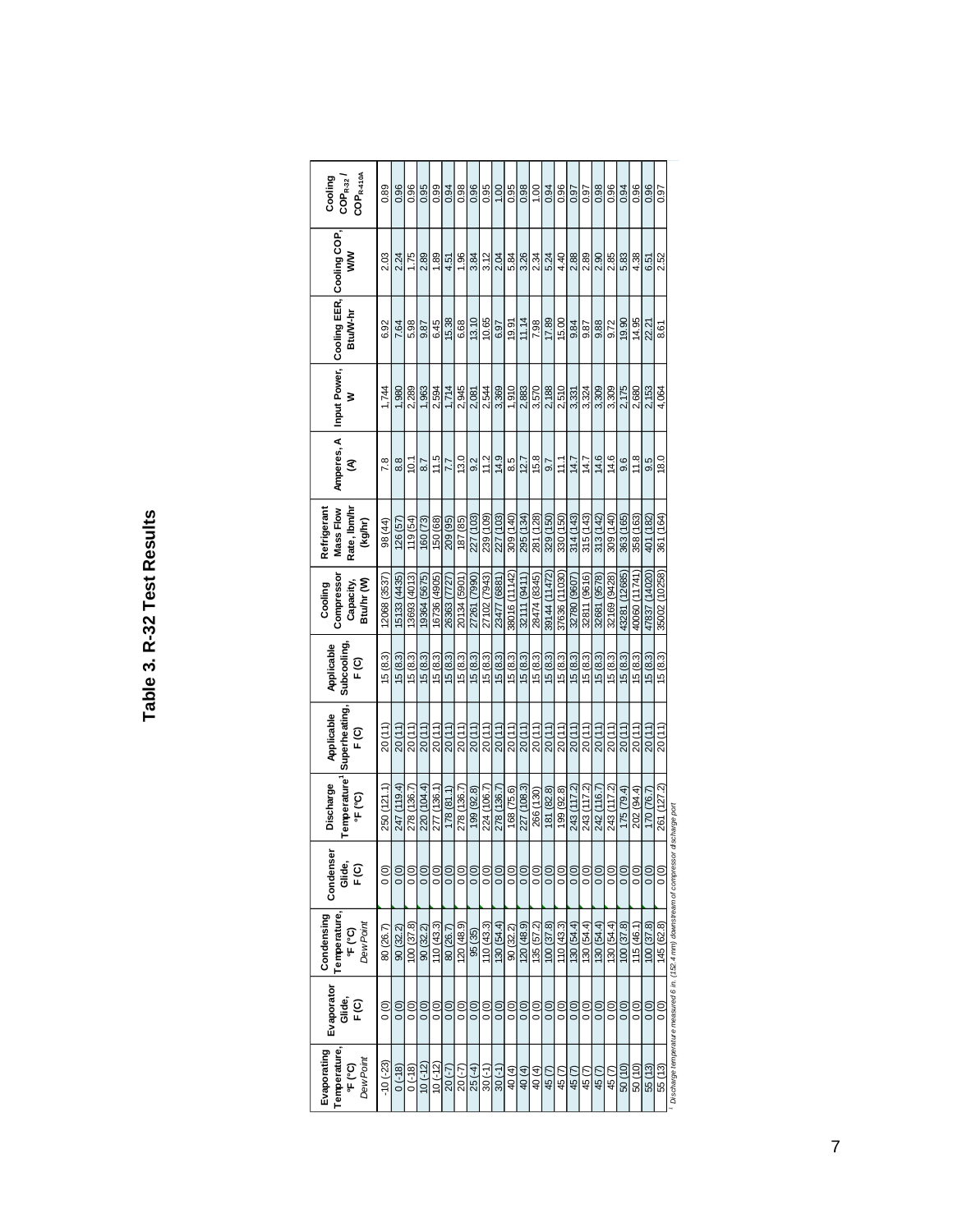## <span id="page-8-0"></span>**Performance Curves and Coefficients**

The following plots show baseline R-410A and LGWP alternative R-32 capacity, input power and COP using the 10-Coefficient polynomial equation for each refrigerant (see Figure 2 for R-32 Coefficients). These coefficients should only be applied within the acceptable compressor operating envelope to avoid excessive extrapolation error in the results.

| <b>CAPACITY:</b> |          |                |         |            |                |          |            |          |            |
|------------------|----------|----------------|---------|------------|----------------|----------|------------|----------|------------|
| C0               | C1       | C <sub>2</sub> | C3      | C4         | C <sub>5</sub> | C6       | C7         | C8       | C9         |
| 38769.346        | 540.7301 | $-531.132$     | 5.83762 | $-1.88442$ | 4.376893       | 0.018319 | $-0.03371$ | 0.007508 | $-0.01576$ |
|                  |          |                |         |            |                |          |            |          |            |
| <b>POWER:</b>    |          |                |         |            |                |          |            |          |            |

| P <sub>0</sub> |                                 | DC.<br>-              | m.               |          | D.        |                             | D.                                | Ρ٤            | nл           |
|----------------|---------------------------------|-----------------------|------------------|----------|-----------|-----------------------------|-----------------------------------|---------------|--------------|
| .0886<br>135   | 4809<br>$\sqrt{2}$<br>$-1$<br>_ | .49107<br>つの<br>. ت ک | ---<br>-⊍.∠573∠- | 1.385788 | $-0.2769$ | $0.0012$ <sup>~</sup><br>-1 | 00358<br>$\overline{\phantom{0}}$ | .00303<br>-11 | 001،<br>1969 |
|                |                                 |                       |                  |          |           |                             |                                   |               |              |

<span id="page-8-1"></span>**Figure 2. R-32 10-Coefficient Polynomial Equations for Cooling Capacity and Power (20F Superheat, 15F Subcool)**



<span id="page-8-2"></span>**Figure 3. ZP31K5E-PFV R-410A Operating Map (20F Superheat, 15F Subcool)**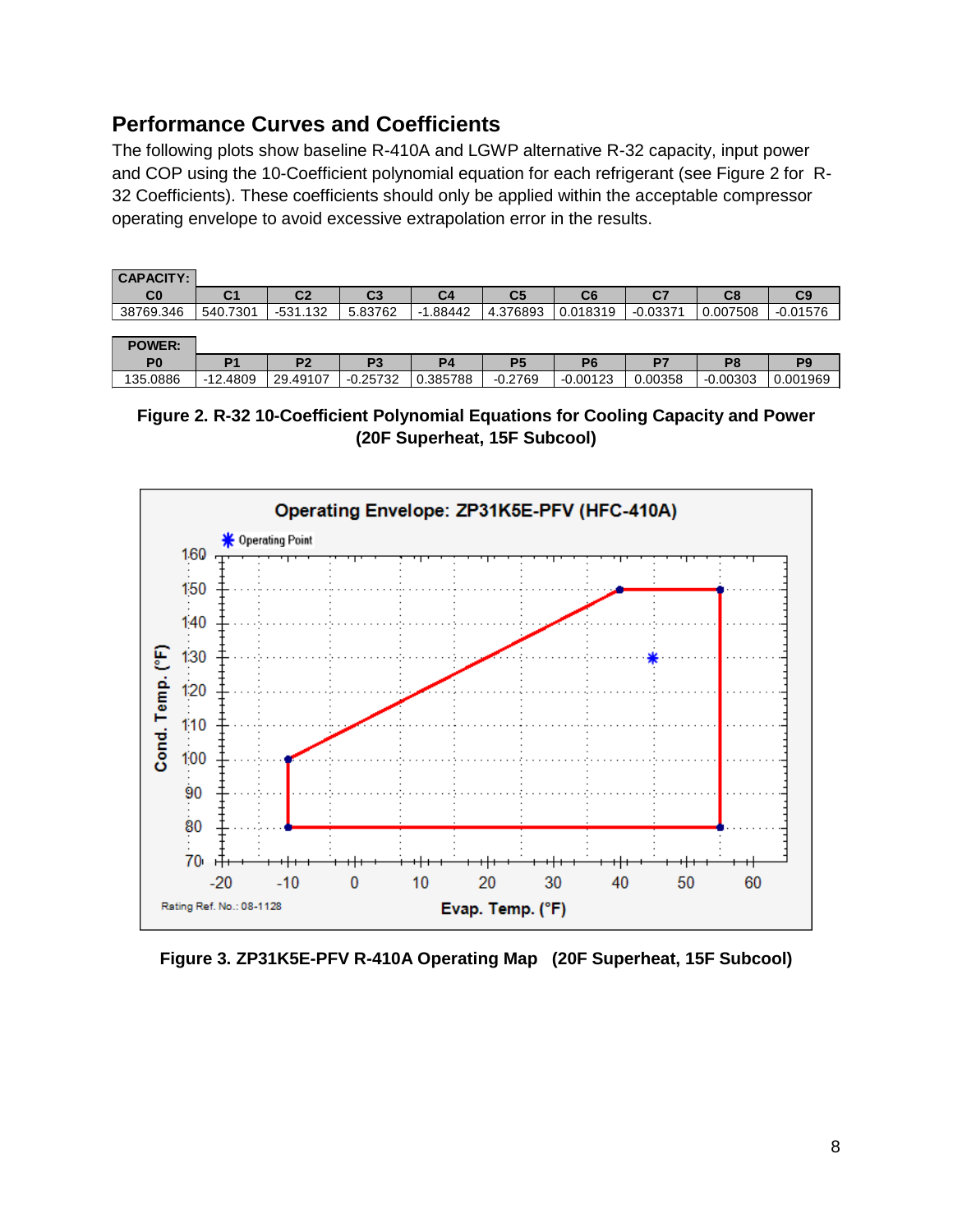

<span id="page-9-0"></span>**Figure 4. R-410A Cooling Capacity vs. Evaporating Temperature (Dew Point)**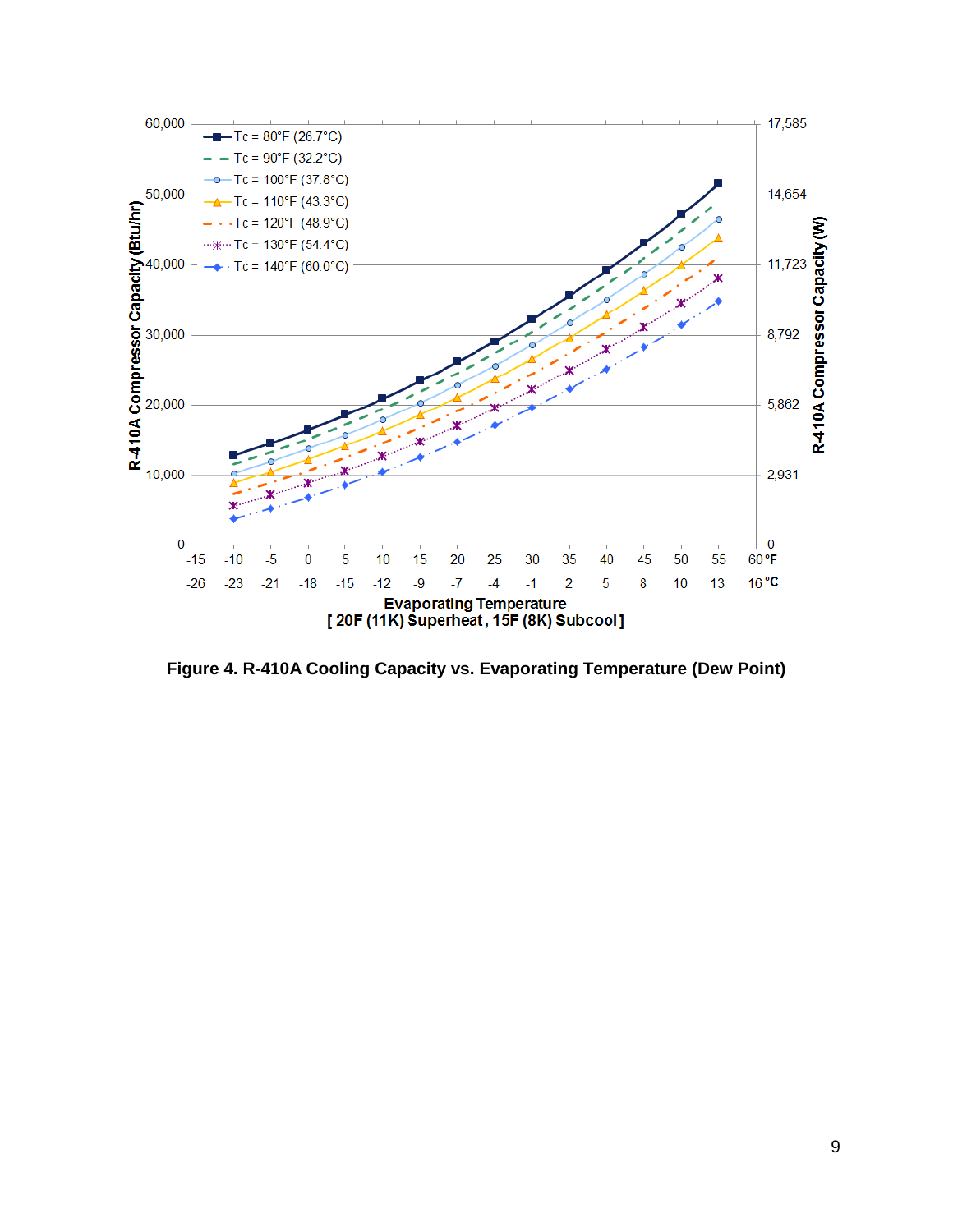

<span id="page-10-0"></span>**Figure 5. R-32 Cooling Capacity vs. Evaporating Temperature (Dew Point)**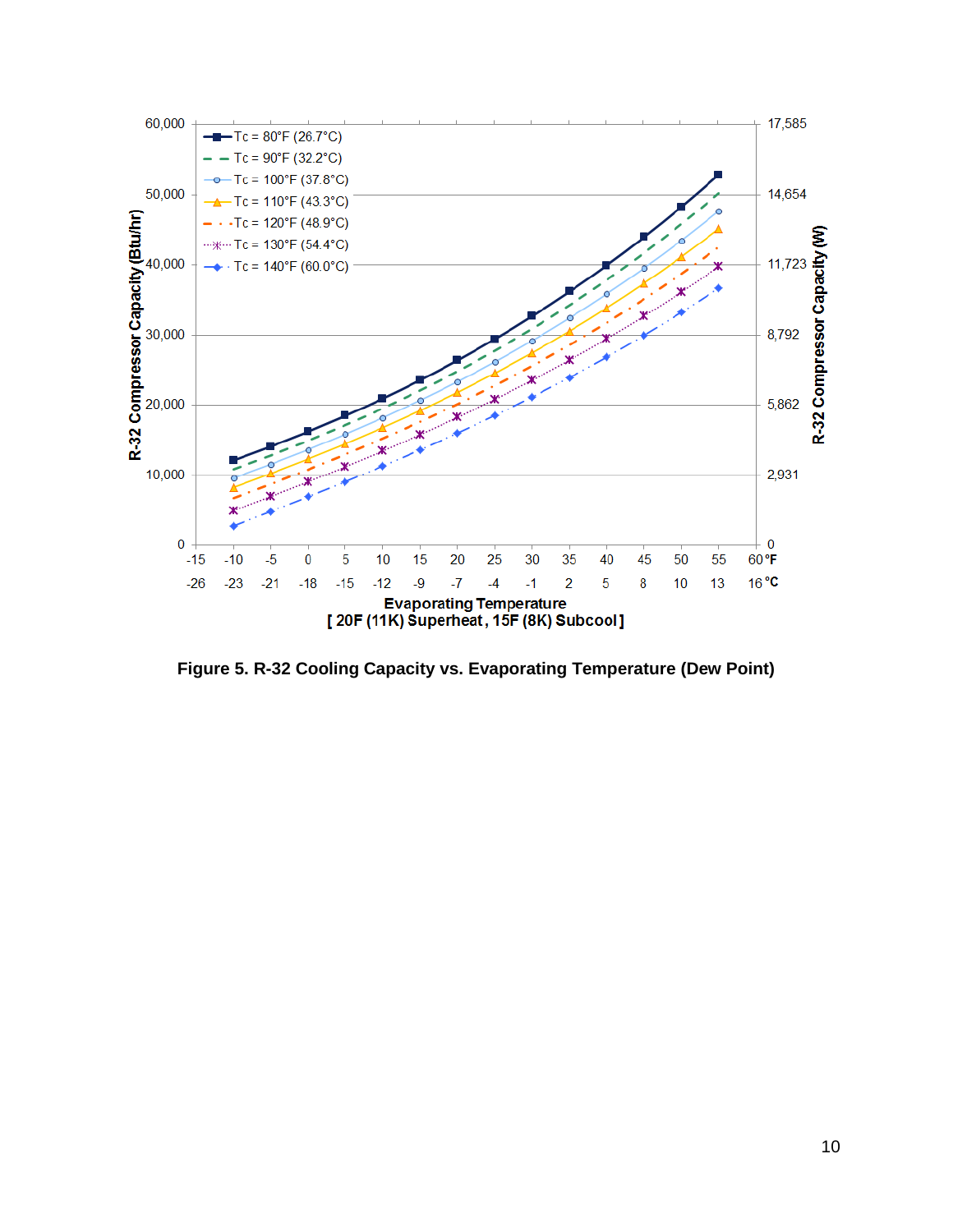

<span id="page-11-0"></span>**Figure 6. R-410A Input Power vs. Evaporating Temperature (Dew Point)**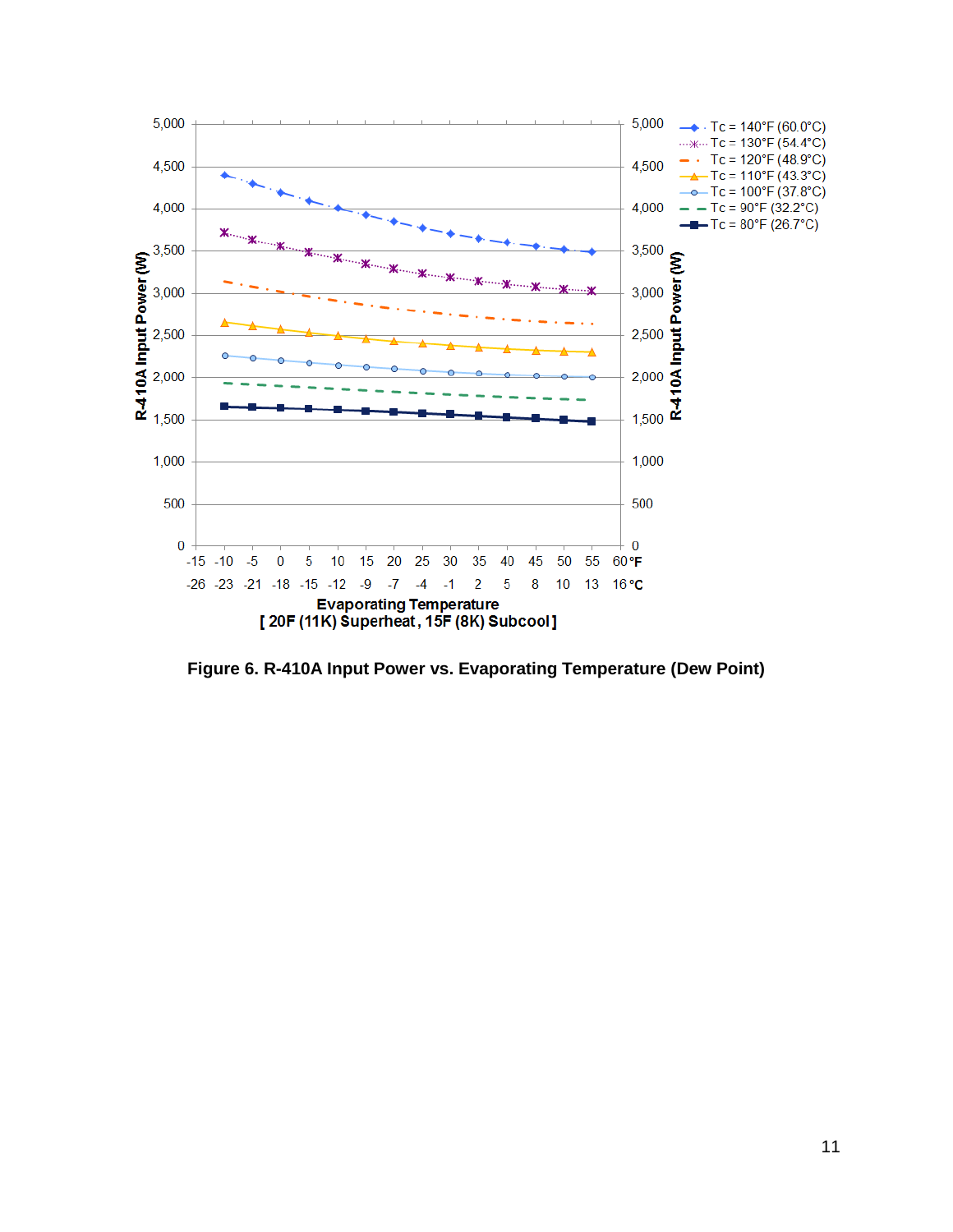

<span id="page-12-0"></span>**Figure 7. R-32 Input Power vs. Evaporating Temperature (Dew Point)**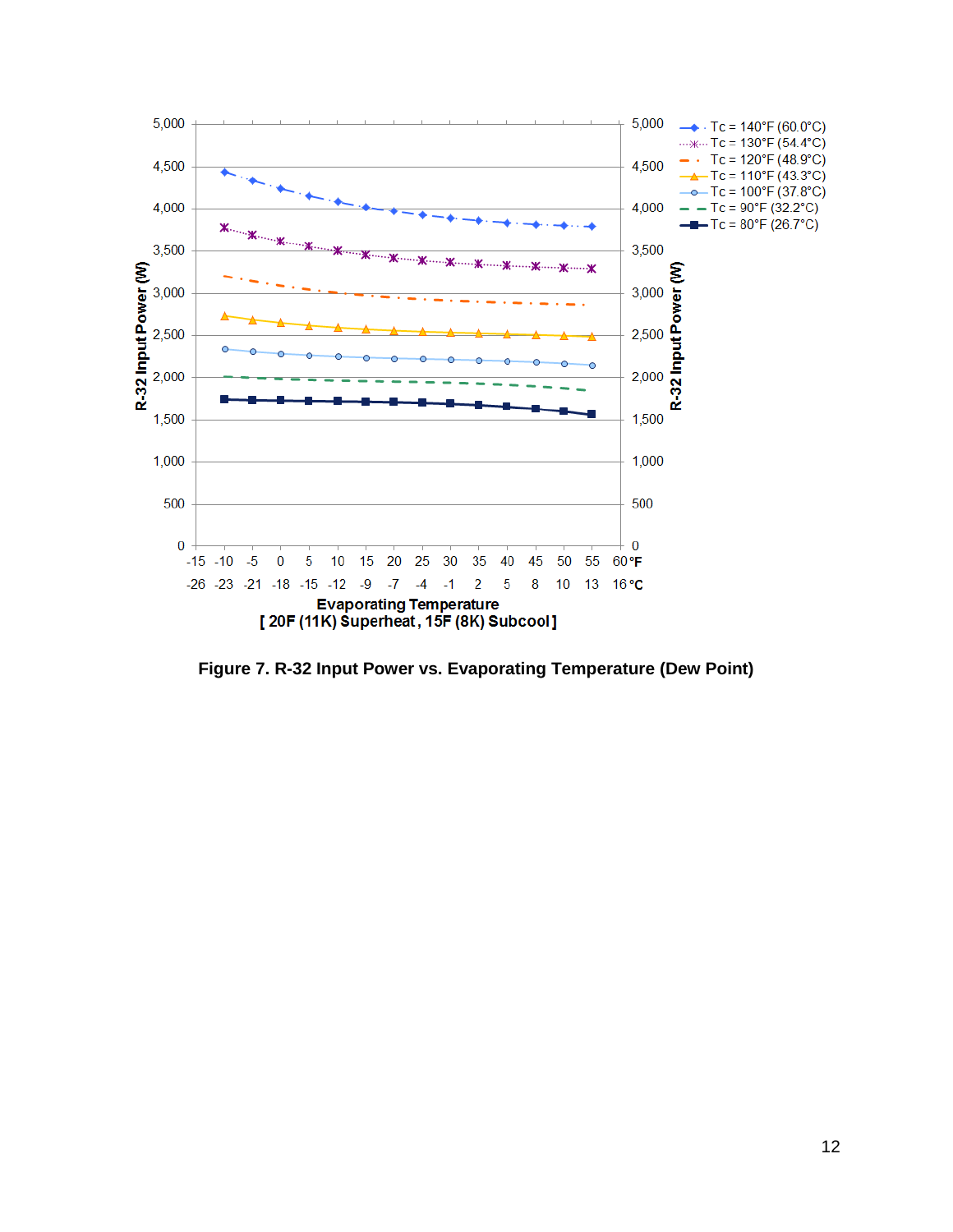

<span id="page-13-0"></span>**Figure 8. R-410A Cooling COP vs. Evaporating Temperature (Dew Point)**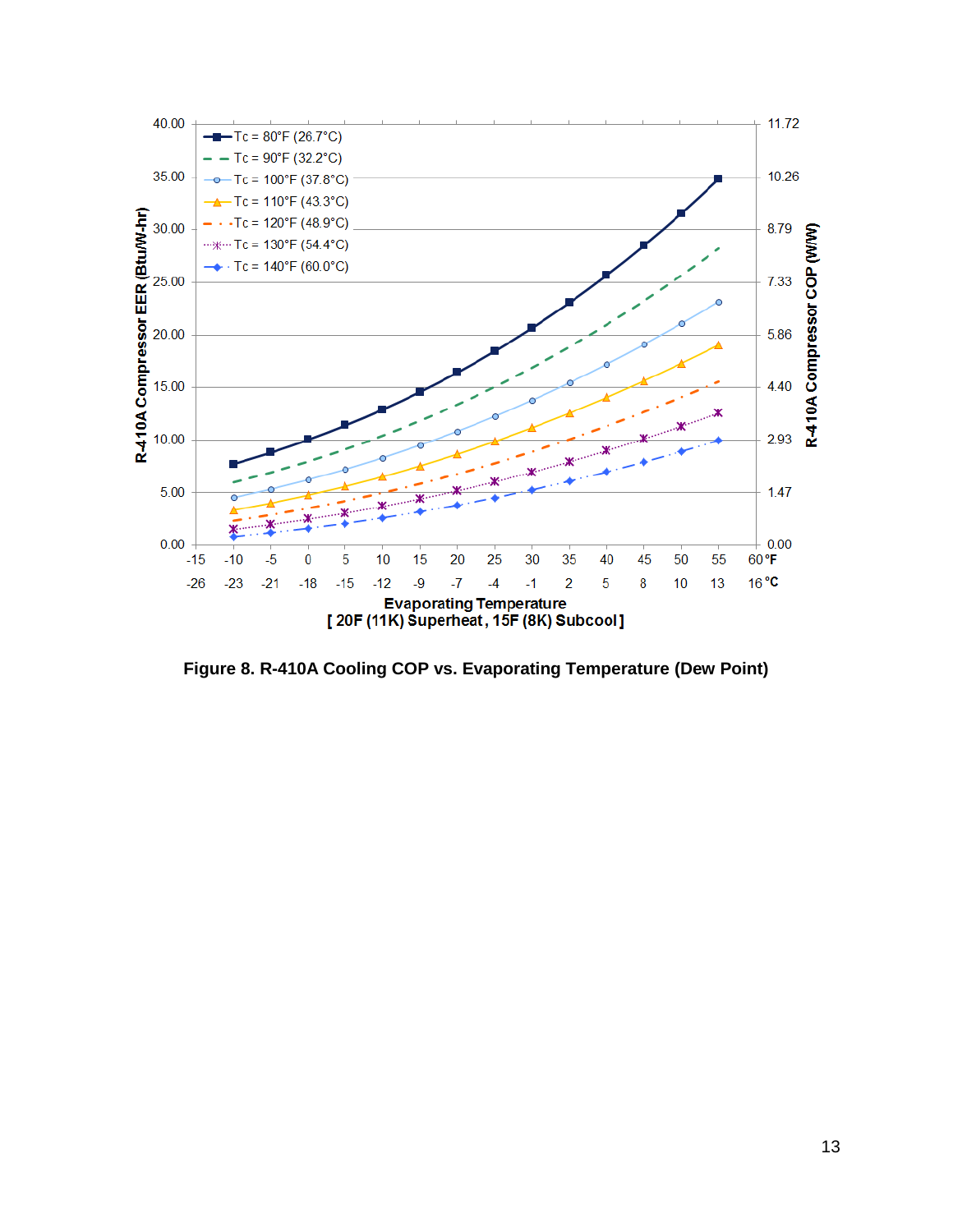

<span id="page-14-0"></span>**Figure 9. R-32 Cooling COP vs. Evaporating Temperature (Dew Point)**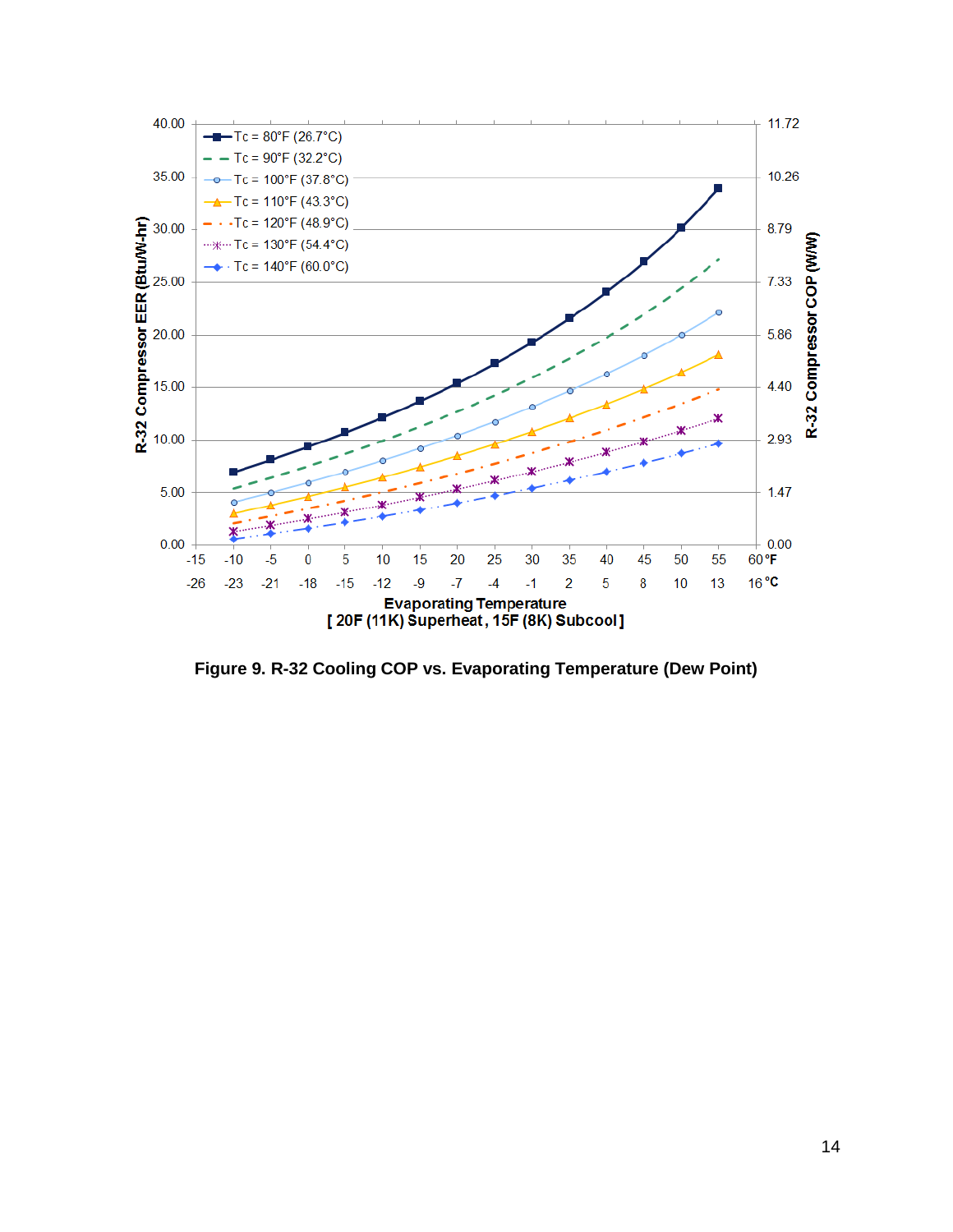# <span id="page-15-0"></span>**Comparative Analysis**

Figures 10 and 11 show the ratio of R-32 to R-410A cooling COP and cooling capacity, respectively, versus evaporating temperature. At extreme operating conditions, testing uncertainties could lead to higher than normal variability in reported results.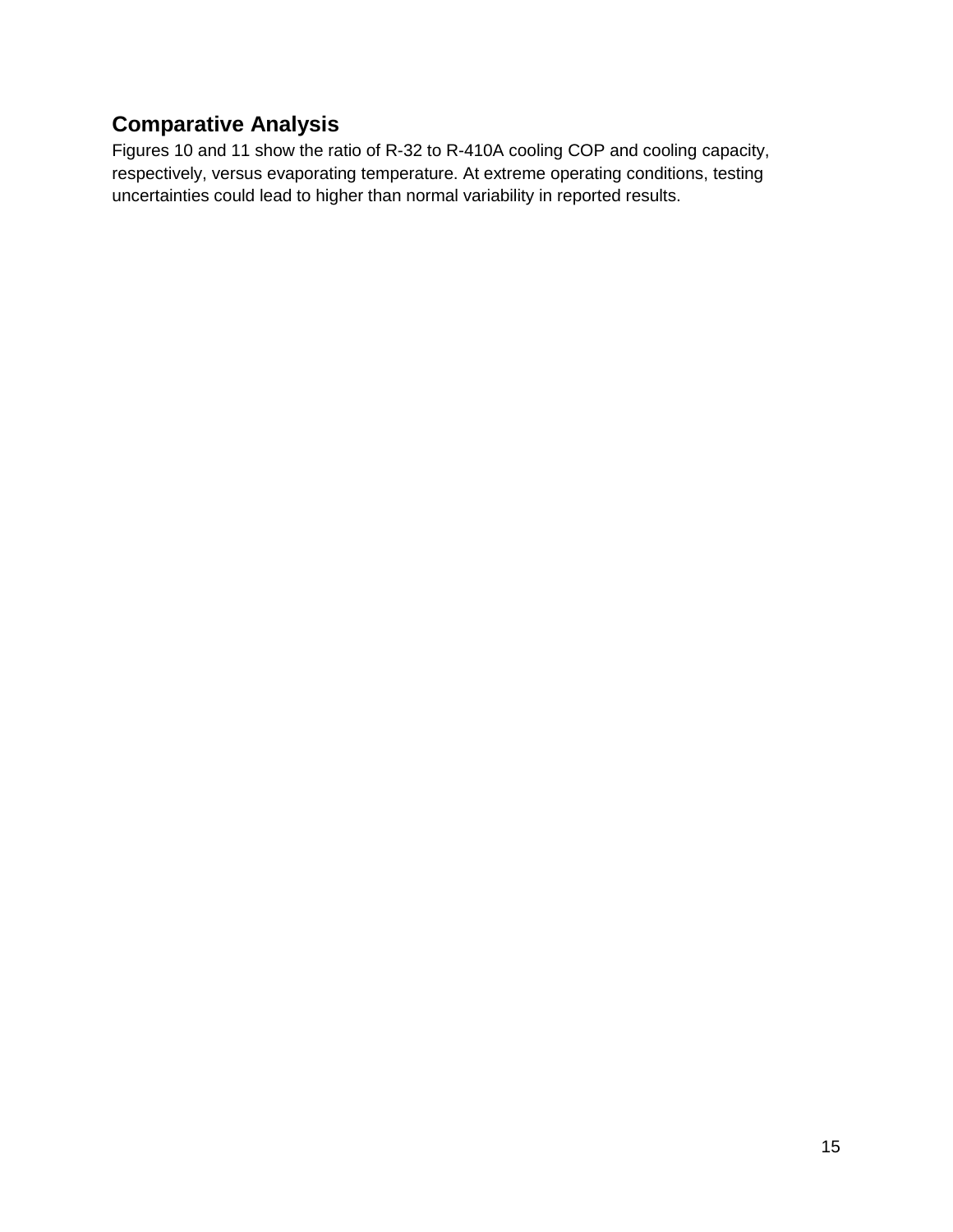

<span id="page-16-0"></span>**Figure 10. R-32/R-410A Cooling COP vs. Evaporating Temperature (Dew Point)**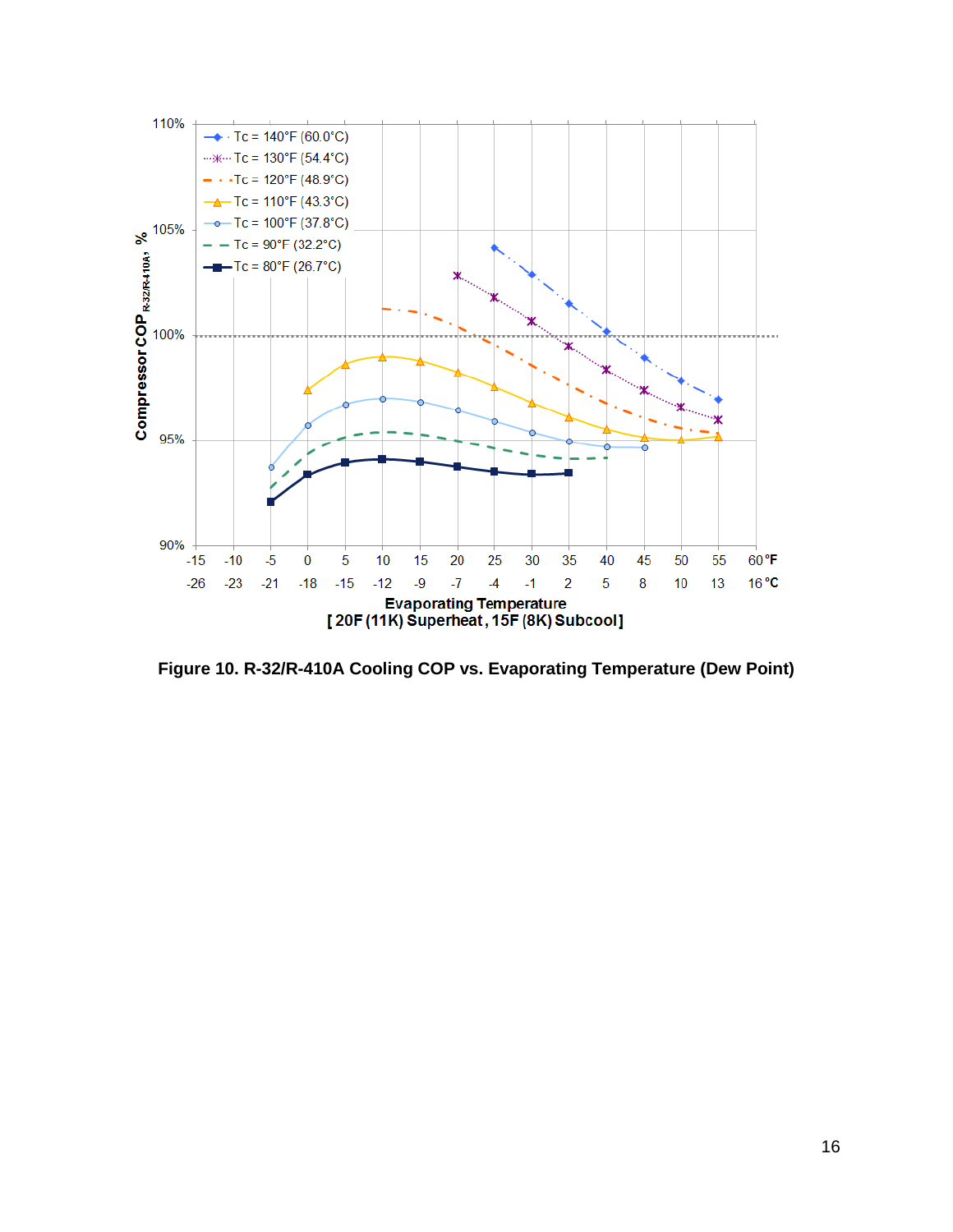

<span id="page-17-0"></span>**Figure 11. R-32/R-410A Cooling Capacity vs. Evaporating Temperature (Dew Point)**